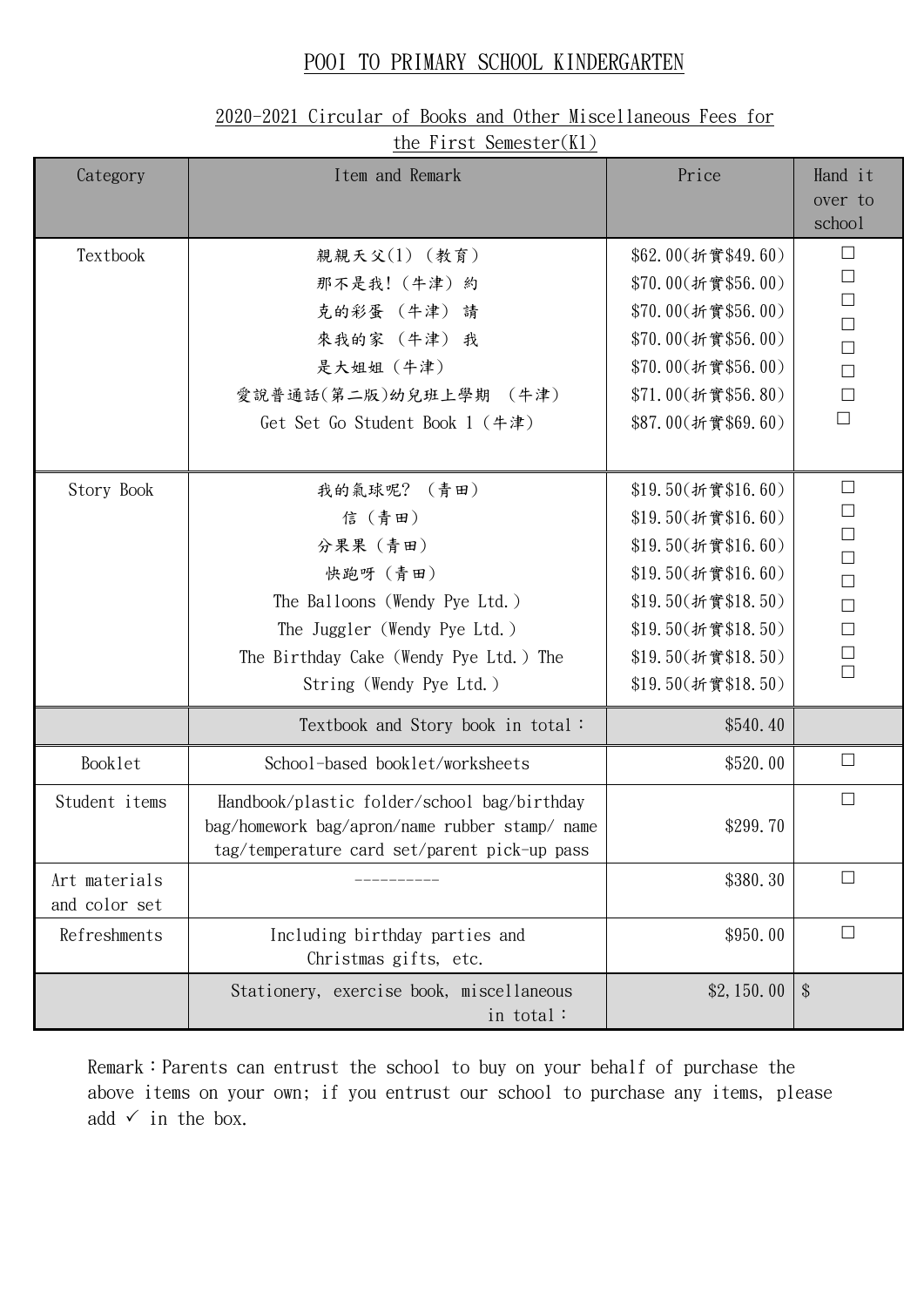| Category                                  | I tem and Remark                                                                                                 | Price                | Hand it                                           |
|-------------------------------------------|------------------------------------------------------------------------------------------------------------------|----------------------|---------------------------------------------------|
|                                           |                                                                                                                  |                      | over to                                           |
|                                           |                                                                                                                  |                      | school                                            |
| Textbook                                  | 親親天父(3) (教育)                                                                                                     | \$62.00(折實\$49.60)   | $\Box$                                            |
|                                           | 開心的皮耳 (牛津)                                                                                                       | \$70.00(折實\$56.00)   | $\Box$                                            |
|                                           | 難喝的湯 (牛津)                                                                                                        | \$70.00(折實\$56.00)   | $\Box$<br>$\Box$                                  |
|                                           | 三隻小豬建房子 (牛津)                                                                                                     | \$70.00(折實\$56.00)   | $\Box$                                            |
|                                           | 比比找媽媽 (牛津)                                                                                                       | \$70.00(折實\$56.00)   | $\Box$                                            |
|                                           | 愛說普通話(第二版)幼低班-上學期 (牛津)                                                                                           | \$71.00(折實\$56.80)   | $\Box$                                            |
|                                           | Get Set Go Student Book 3 (牛津)                                                                                   | \$87.00(折實\$69.60)   | $\Box$                                            |
| Story Book                                | 我的房子 (青田)                                                                                                        | $$19.50$ (折實\$16.60) | $\Box$                                            |
|                                           | 飛(青田)                                                                                                            | \$19.50(折實\$16.60)   | $\begin{array}{c} \square \\ \square \end{array}$ |
|                                           | 鞋子 (青田)                                                                                                          | \$19.50(折實\$16.60)   |                                                   |
|                                           | 我想(青田)                                                                                                           | \$19.50(折實\$16.60)   | $\begin{array}{c}\n\Box \\ \Box\n\end{array}$     |
|                                           | My Dad (Wendy Pye Ltd.)                                                                                          | \$19.50(折實\$18.50)   | $\Box$                                            |
|                                           | Night (Wendy Pye Ltd.)                                                                                           | \$19.50(折實\$18.50)   | $\Box$                                            |
|                                           | Go! (Wendy Pye Ltd.)                                                                                             | \$19.50(折實\$18.50)   | $\Box$                                            |
|                                           | The Picnic (Wendy Pye Ltd.)                                                                                      | \$19.50(折實\$18.50)   | $\Box$                                            |
|                                           | Textbook and Story book in total:                                                                                | \$540.40             |                                                   |
| Booklet                                   | School-based booklet/worksheets /exercise books                                                                  | \$385.60             | $\Box$                                            |
| Student items                             | Handbook / plastic folder / homework bag<br>/pencil/eraser/name tag/ temperature card<br>set/parent pick-up pass | \$88.10              | $\Box$                                            |
| Art materials<br>and color set            |                                                                                                                  | \$446.30             |                                                   |
| Computer and<br>Technology<br>Device Fees |                                                                                                                  | \$180.00             | L.                                                |
| Refreshments                              | Including birthday parties and<br>Christmas gifts, etc.                                                          | \$950.00             | П                                                 |
|                                           | Stationery, exercise book, miscellaneous<br>in total:                                                            | \$2,050.00           | $\boldsymbol{\mathcal{S}}$                        |

## 2020-2021 Circular of Books and Other Miscellaneous Fees for the First Semester(K2)

Remark: Parents can entrust the school to buy on your behalf of purchase the above items on your own; if you entrust our school to purchase any items, please add  $\checkmark$  in the box.